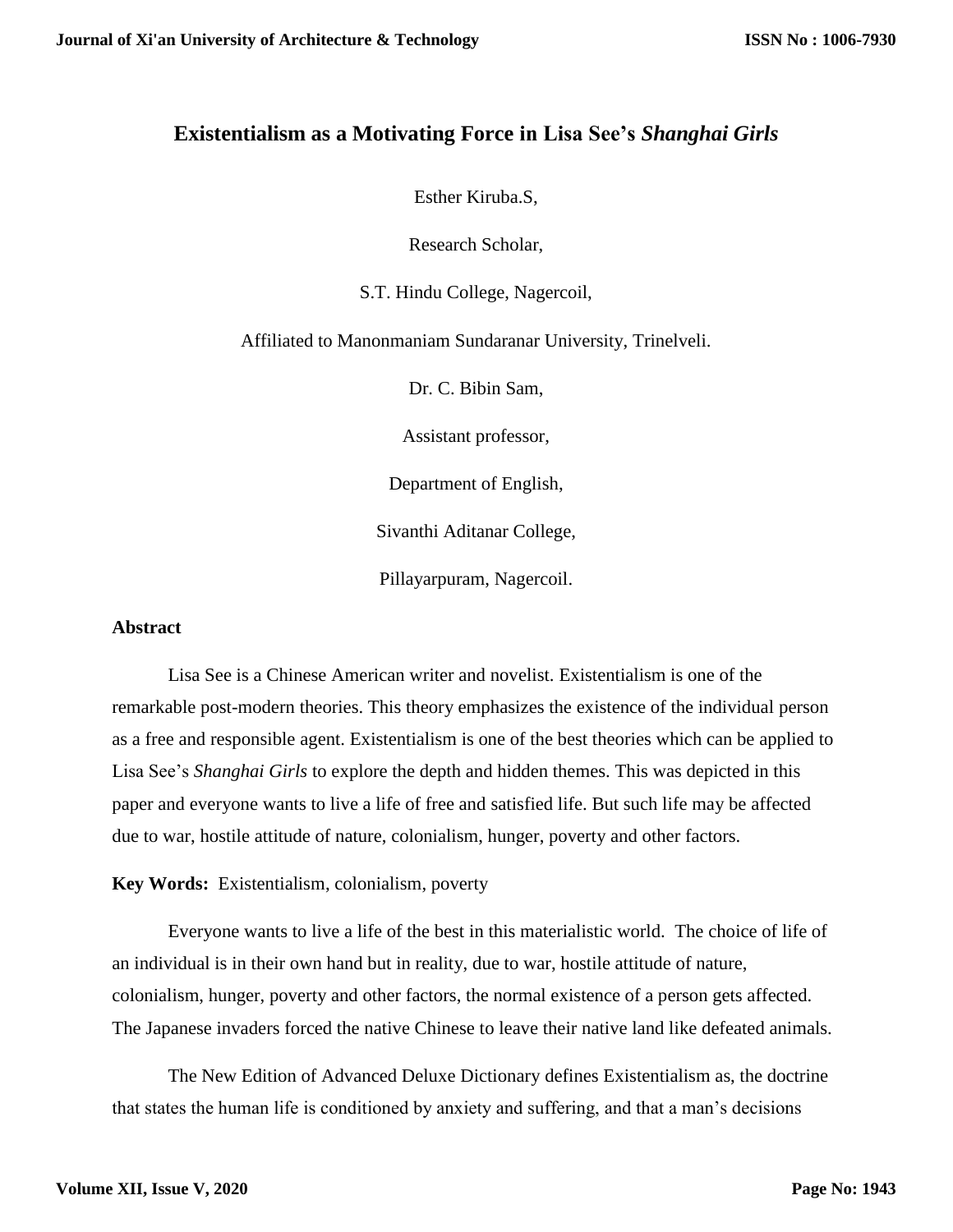determine his or destiny. If existentialism could be summarized in three words there might be freedom, responsibility and authenticity. Existentialist philosophy can be described in the following lines: "Human beings have no predetermined purpose or essence laid by God or nature. They are responsible for creating their lives according to their own values and not by following the herd" (Urusula Tidd 14).

Existentialism is a philosophical theory or approach that emphasizes of an individual person as a free and responsible agent determining their own development through acts of the will. Existentialism is a philosophical movement that occurred in Europe during the 1800's and 1900's. Everything is centered on the individual's experiences on earth and the limit one must endure for human. Soren Kierkegaad is generally considered to have been first existentialist philosopher through he did not use the term existentialism. He proposed that each individual not society or religion is solely responsible for giving meaning to life and living it passionately and sincerely. Existentialism became popular in the year following Second World War and influenced theology, drama, art, literature and psychology.

The longing for existence is felt in this novel *Shanghai Girls*. The protagonist Pearl and her sister started their journey with their mother when the war commences between Japan and China. They wish to go to Hong Kong which is a British Colony where they never want to worry about the Japanese attack. But they gained the ticket to San Francisco. Pearl say, "I slip down next to May. I can't believe Mama is a willing to ship us to America to cure my father's and her problems. But then isn't that the kind of thing Chinese parents have done with worthless daughters for thousands of years - abandoned them, sold them, used them?" (*Girls* 59).

They took a painful journey towards San Francisco with the hope of finding free land for their survival. With heavy hearts the girls and their mother left their native land, China. They hurriedly packed the necessary materials. The food they ate on their way was so terrible .They never slept that night. The next day they were taken by a wheelbarrow pusher took them around the village and they could able to find the condition of the men who were unsuccessful on their journey to escape. Pearl says :

> On the road we see those who tried unsuccessfully to escape: men bayoneted and shot, babies abandoned, and women, wearing only tunics, with the bottom halves of their bodies exposed and their bloody legs splayed at odd angles. Just afternoon, we pass dead Chinese soldiers moldering in the hot sun. One is curled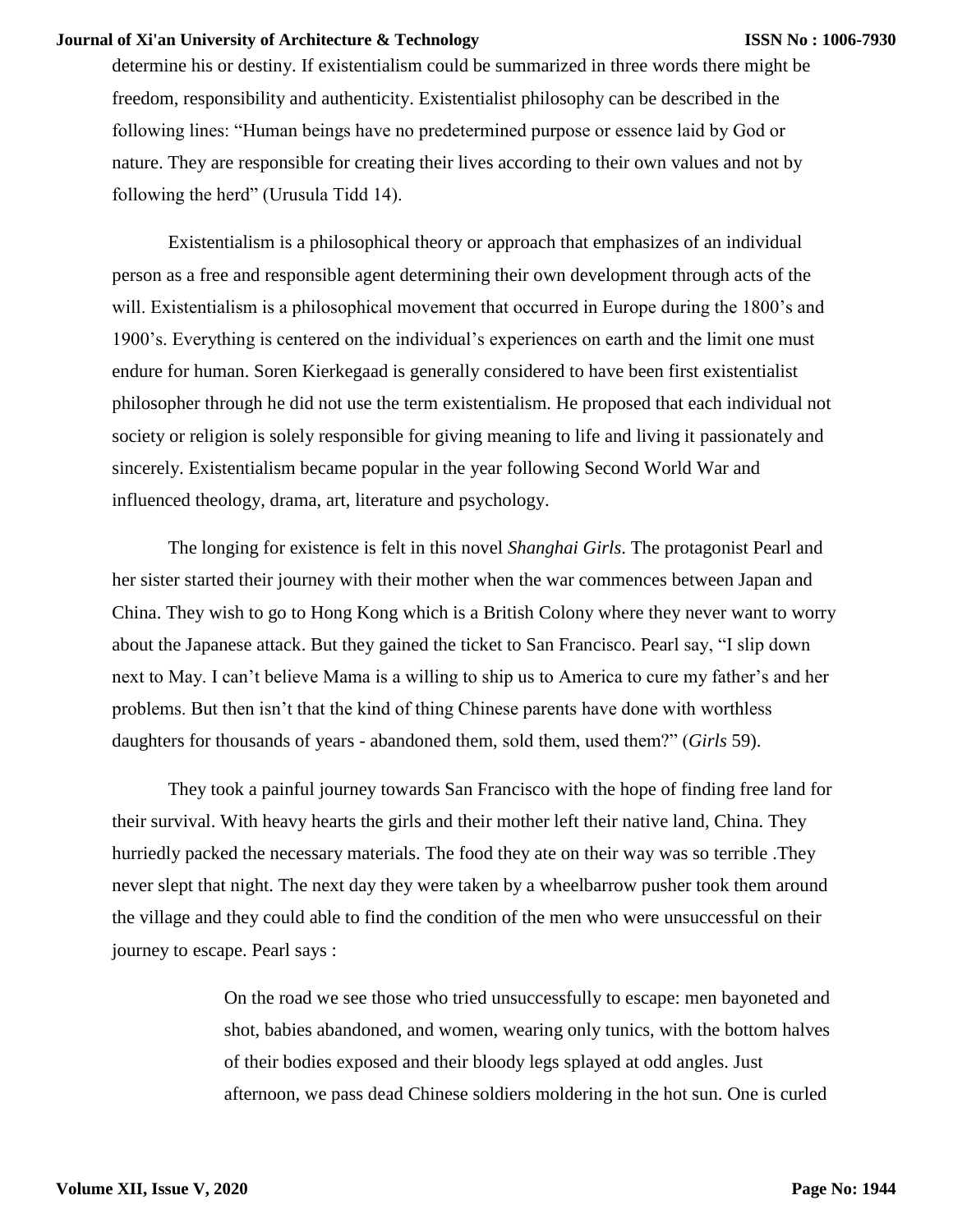into a ball .The back of his hand rests in his mouth as if in his last moments he was biting back pain. (72)

Pearl and her family prayed that they should never find any Japanese soldiers before they reach San Francisco. But all their prayers and expectations were shattered when the Japanese soldiers came there that night. Pearl and May managed to escape from the Japanese soldiers. But they lost their kind and affectionate mother. They got second class on the President Coolidge for twenty days voyage to San Francisco. They did not know what will happen to them and their only satisfaction was that Pearl says, "We're just trying to stay out of the Green Gang's net and stay ahead of the Japanese" (84).

Pearl and May reached Angel Island, which was a part of America. It was a Immigration station for the immigrants to enter into America. Pearl and May was also sending to the immigration station. They felt that they were free and safe but it was a temporary happiness for May and Pearl. They were sent to the dormitory where there was a number womens' who were separated from their husbands. None of the soldiers show any sympathy to them and were treated more poorly than the cargos' that travelled with them. They were interrogated by the white men Mr. Plumb, and Mr. White. The questioning continued for eight hours without any break for lunch or toilet.

The suffering they had during their journey brings out their longing or thirst for their existence. Women who were alone with them in the dormitory committed suicide by hanging in the showers or by driving the sharp chop stick through their ears and into their brains. When they were in the dormitory Pearl comes to know that her sister May was pregnant. They stayed and suffered in the dormitory until the baby was born. They named the child as Joy and May gave her baby to Pearl to grow Joy as her own child. The baby Joy got the birth certificate of United States and finally they got permission and set out their journey towards San Francisco.

With great expectation and satisfaction they reached San Francisco and met their husbands. According to them their father-in-law was wealthy and rich so he purchased them as brides for his sons. They were welcomed by their mother -in-law whom they call as yen-yen. The first thing that strikes them in their house was poor, dirty and shabby things everywhere. Their expectation to lead a happy life was shattered when they come to know they were refugees. And Pearl says, "It's as though every person in Chinatown is refugee. No one here is Gold Mountain man -rich beyond imagining - not even Old Man Louie" (135).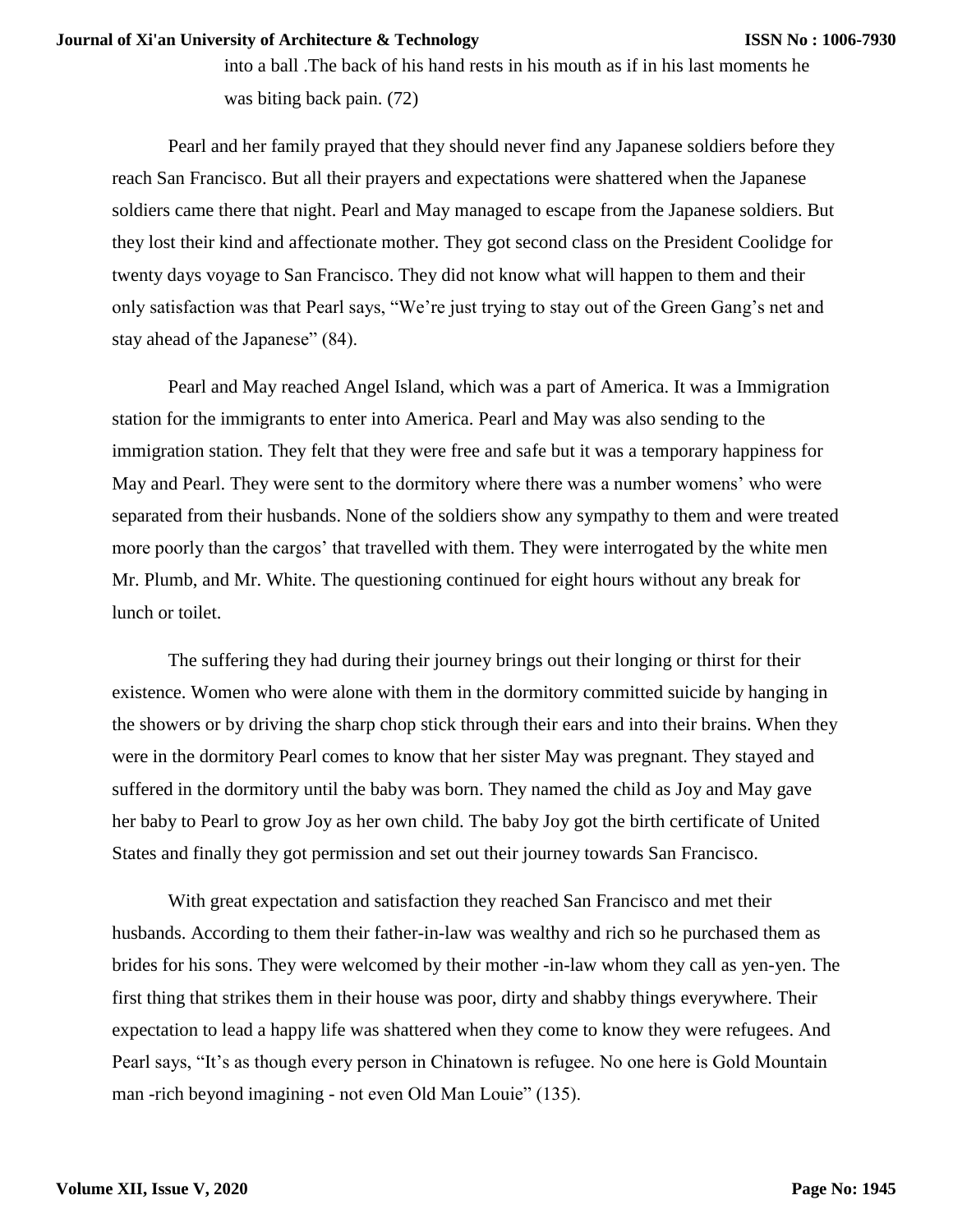In America the Chinese should never own any property and the landlords' would never rent a house to the Chinese. In the life of Pearl and May the thirst for existence in their native land still continues. They had an intension to go back to China and Pearl says, "I tell myself this is just temporary, like Angel Island was temporary" (137).

To escape from poverty and suffering everyone in the family want to work hard to lead a satisfied life in the alien land. Even Pearl was forced to work with her husband Sam she even never had time to look after her child Joy. They worked for more than six hours without any break. Pearl and May alone was not longing for their existence in the native land the entire family wishes the same. Yen-yen who left China long ago when she was young was sold as a servant and bundled in a sack and she was send to America. Old Man Louie bought her for cheap price and she was still living with him.

Even Pearl's father-in-law Old Man Louie also longs to exist in his native land China. He used to send money to Hong Kong, his home village as funds. But Sam asks him not to send money and it will create problem. Sam says, "Maybe the communists will confiscate it. May be this will be bad for the family in the village" (236). He wanted his grandchild Joy to grow in a Chinese way. Not alone the old people long for their nation Uncle Charley and Uncle Wilburt shares their "captured images of their lost home" (258).

Without fulfilling their desire the old man and their mother-in-law was passed away. At first they thought that America was temporary for them but later Pearl herself feels that America will be permanent for them. Pearl wants her daughter Joy to learn in the English school and so she gets her admission in the Castelar School in the China town.

Spiritualism has a close association with existentialism. Spiritualism or faith in God is also one of the important in the life of Pearl. She used to go to church with her daughter Joy in the Sundays. The faith in Christianity and in Jesus Christ was deeply rooted in Pearl and she used to remind her daughter with the statement "God loves everyone" (252). Pearl believed that with God she can lead a happy and good life in America.

After her schooling, Joy was send to the University of Chicago in which she plans to learn history. As they were in America they decided to accept and adopt American culture. Every day the news from the American government was bad. Angel Island through which Pearl and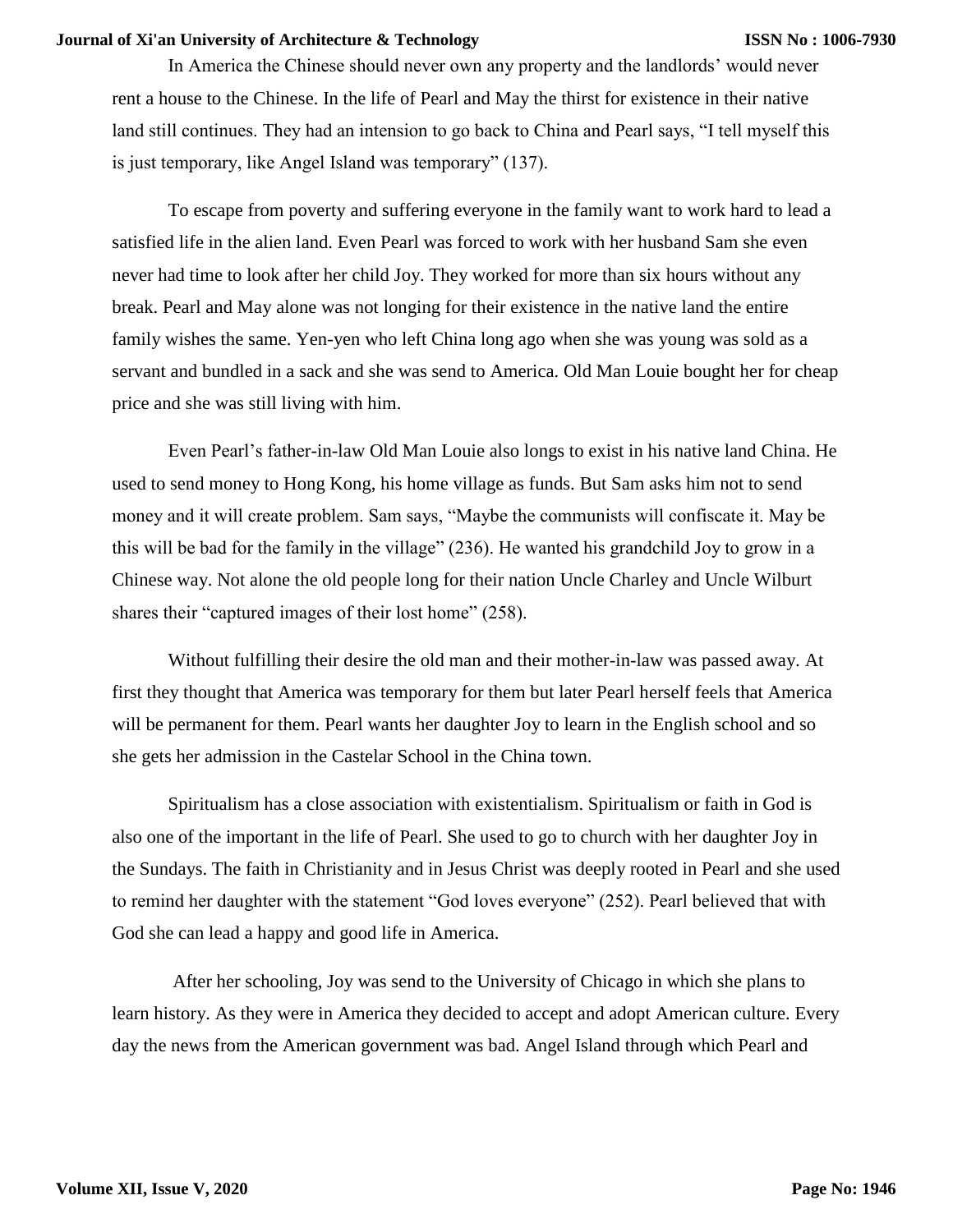May entered into America was long been closed and the procedure to enter America was devised with new principle.

As they were in the alienated country they were in fear and distress. The family tried their utmost to live the life of an American but the laws which were imposed on them made the family to feel alienated. They even started to forget their home land, China and they became American with their clothes, their food, their language, their desires for Joy's education and future. Though they decided to live an American life they were missing their hometown.

Sam who was brought to America as a paper son was identified by the American government. The investigators put questions against Sam and he tried to answer it but he had no proper evidence for his answers. Sam was compelled to reveal about the other paper sons of Old Man Louie. To save his wife and daughter Sam committed suicide. The investigators said to Pearl that her husband and father-in-law were dead and they can never prove anything. Joy feels sorry for her membership in the Chinese association and this was one of the reasons said by the investigators through which they identified Sam, her father.

After the death of Sam, Pearl was sad and was filled with grief. They went into her room and she finds the photograph of Sam. She fixes the photograph in the family altar in which the photograph of Old Man Louie and Yen-yen was placed. Pearl remembers the person they lost while their existence and Pearl says, "... we've lost: my parents, his parents, brothers and sisters, and our son" (291). Pearl believes in God that she would meet her husband in the Heaven. In the funeral of Sam, they followed the tradition of China and America. Pearl believed that Sam would go the Chinese Heaven. For the existence in the alien land the whole family was forced to follow the American culture. As to live a satisfied and happy life the family lost few members of the family.

Freedom is another factor that constitutes a better existence in this universe. Lack of freedom leads to anguish and despair. In this novel *Shanghai Girls,* Lisa See deals with the main idea of getting freedom to exist in the native land. The whole family was gnawed by the hunger for freedom. A life without freedom can be explained through the poem, *The Caged Bird* by Maya Angelou. Through this poem Maya Angelou contrasts the difference between the caged bird and the free bird. In this novel, *Shanghai Girls* the Chinese like the Pearl's family are the caged bird. As in the poem the poet writes: